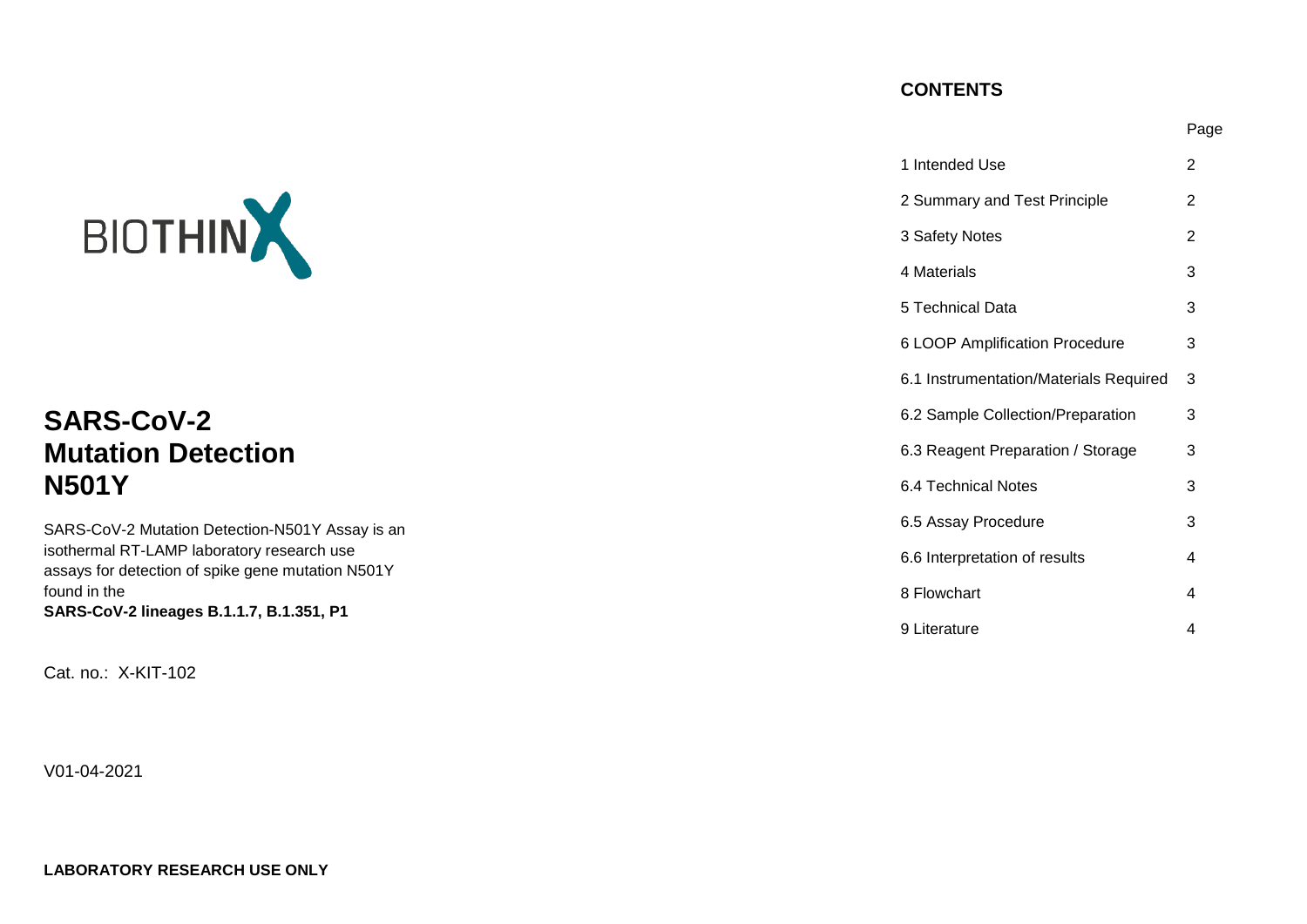#### 2

### **1 INTENDED USE**

SARS-CoV-2 Mutation Detection – N501Y assay is an isothermal RT-LAMP laboratory research use assay for detection of spike gene mutation N501Y found in the SARS-CoV-2 lineages of concern B.1.1.7, B.1.351 and P.1.

Genetic variants of SARS-CoV-2 RNA can be found in the liquid from upper or lower respiratory tracts of infected individuals. Samples can be obtained from isolated viral RNA from naso- or oropharyngeal, swabs. Infection with any variant of SARS-CoV-2 can occur without showing any symptoms.

Negative RT-LAMP results do not exclude present or hinder future infection with SARS-CoV-2 virus or any genetic variations and the result should always be combined with clinical observations, patient history, and epidemiological information.

SARS-CoV-2 Variant Detection Assays are intended for use by science and health professionals or qualified laboratory personnel specifically instructed and trained in molecular testing techniques as well as proficient in handling biological samples.

# **2 SUMMARY AND TEST PRINCIPLE**

There is an urgent need for high throughput and rapid detection of SARS-CoV-2 infections and identification of variants of concern. To address this challenge, BioThinx has developed a new line of research use RT-LAMP assay systems which can detect marker mutations found in SARS-CoV-2 variants of concern: cluster B.1.1.7, cluster B.1.351, cluster P.1. An additional assay is intended for SARS-CoV-2 general detection without mutation differentiation. All assays come in an easy to handle high-throughput format.

Molecular testing uses one-step reverse transcription and loop-mediated isothermal amplification (RT-LAMP) method.

The primers of this LAMP assay have been designed to target marker mutation **N501Y** within the spike protein gene found in SARS-CoV-2 lineages **B.1.1.7** (British Variant), **B.1.351** (South African Variant) and **P.1** (Brazilian Variant).

Initially in the United Kingdom (UK), a new variant of SARS-CoV-2 emerged with a large number of mutations. This variant is associated with increased transmissibility. Beside other mutations, the UK B.1.1.7 lineage has multiple mutations in the spike glycoprotein's gene S including HV 69-70 deletion and **N501Y**.

Initially in South Africa, a variant of SARS-CoV-2 (B.1.351) emerged. This variant shares some mutations with B.1.1.7. and has multiple mutations in the spike protein, including K417N, E484K, **and N501Y**. There is some evidence to indicate that one of the spike protein mutations, E484K, may affect

neutralization by some polyclonal and monoclonal antibodies.

Initially in Brazil, a variant of SARS-CoV-2 (P.1) emerged. This variant has 17 unique mutations, including three in the receptor binding domain of the spike protein (K417T, E484K, and **N501Y)**. There is evidence that some of the mutations in the P.1 variant may affect its transmissibility and antigenic profile.

### **3 SAFETY NOTES**

This product is for LABORATORY RESEARCH USE ONLY, not for diagnostic, therapeutic, drug, household, or other uses. Please consult the Material Safety Data Sheet for information regarding hazards and safe handling practices.

This test kit should be handled only by qualified personnel trained in laboratory procedures and familiar with their potential hazards. Wear appropriate protective clothing, gloves and eye/face protection and handle appropriately with the requisite Good Laboratory Practices.

Treat all biological specimens, including used assay tubes and transfer pipettes, as if capable of transmitting infections agents

Follow your institution's safety procedures for working with chemicals and handling biological samples.

Wear laboratory coats, laboratory gloves and eye protection when handling biological samples and reagents.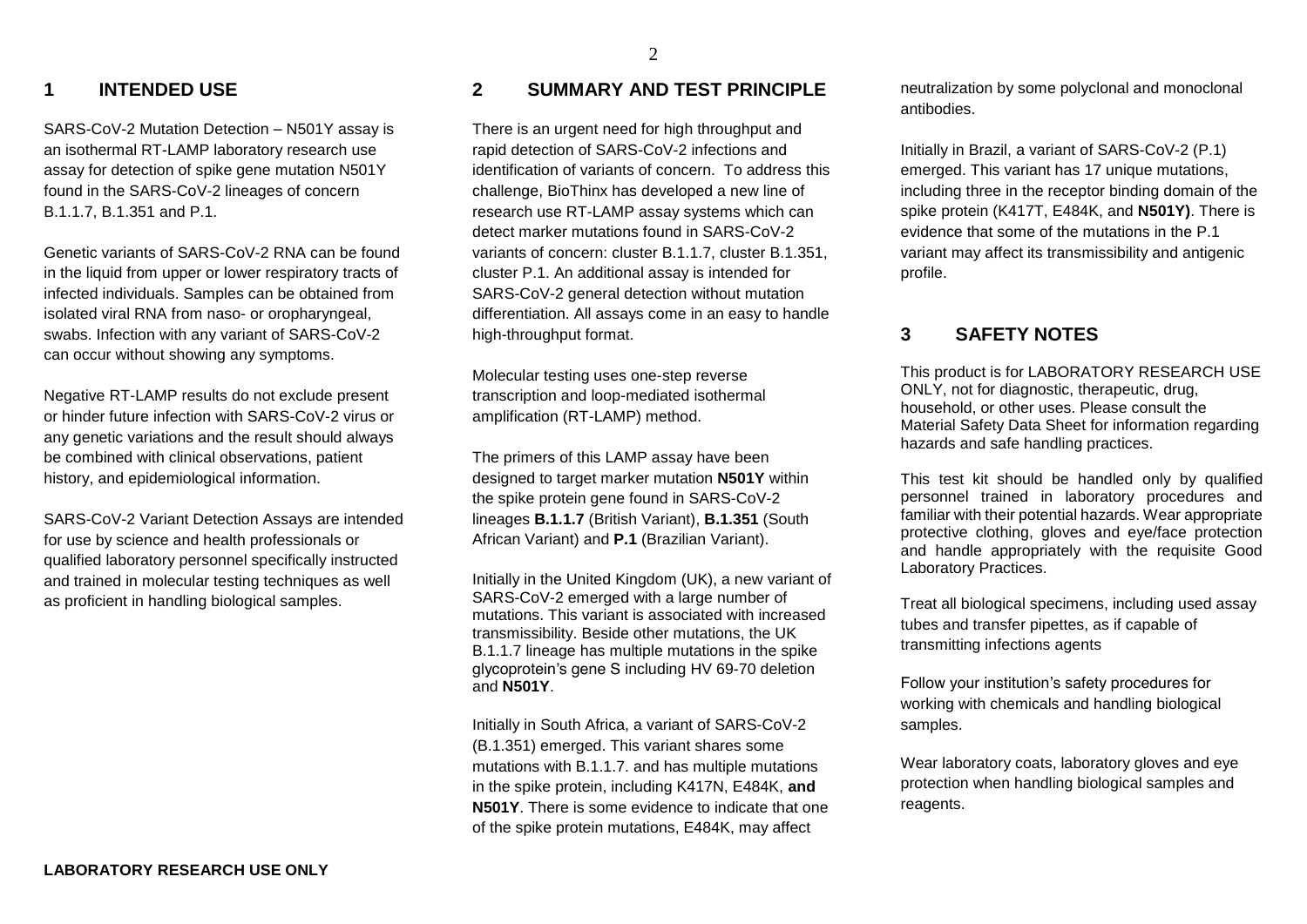3

Remove gloves and wash hands thoroughly after handling samples and reagents.

Do not open the tubes or unseal wells during or after amplification.

Dispose of all specimens and material used to perform the test as though they contain an infectious agent. Laboratory, chemical or biohazardous wastes must be handled and discarded in accordance with all local, state and federal regulations for hazardous material.

## **4 MATERIALS**

Loop amplification reaction tubes. 5 strips Clear PCR single Cap 8-tube strips 200 µl, optical clear flat cap, high profile, cut able, filled with dried, stabilized loop amplification and detection mix.

| <b>LAMP</b> reaction buffer | 1 vial, 1000 µl |  |
|-----------------------------|-----------------|--|
| <b>Negative Control</b>     | 1 vial, 50 ul   |  |
| <b>Positive Control</b>     | 1 vial, 50 ul   |  |

## **5 TECHNICAL DATA**

Sample: purified RNA Sample volume: 2 ul Total incubation: 45 min at 65 °C Sensitivity:  $\leq 500$  targets/ul Shipment ambient temperature Storage: 20 °C Shelf life: 12 months after manufacturing or until the expiration date Package size: 40 tests

## **6 LOOP AMPLIFICATION PROCEDURE**

#### **6.1 INSTRUMEMTATION AND MATERIALS REQUIRED**

- PCR instrument or incubator programmable at 65 °C constant temperature
- Pipettes for 1-20 µl
- Pipette tips with aerosol filters
- Collection Kits: Nasopharyngeal Swab Nasal Swab
- Extraction Kit: Viral DNA/RNA Extraction Kit

### **6.2 SAMPLE COLLECTION / PREPARATION**

Preferentially, use the same RNA sample from which SARS-CoV-2 was detected, to genotype it for mutations. Ineffective or inappropriate sample collection can result in false test results. Extracted RNA should always be stored at -70°C or lower in an RNase free environment.

#### **6.3 REAGENT PREPARATION / STORAGE**

The SARS-COV-2 Mutation Detection Assay is stabilized and shipped at ambient temperature. Reagents must be stored at -20 °C upon arrival.

The reaction tubes are prefilled with LAMP reaction mixture and are supplied in a convenient dry stabilized format, containing all buffer reagents, primers, dNTPs and enzymes to perform the amplification and detection.

LAMP reaction buffer, positive and negative control are liquid and ready to use.

When stored refrigerated at -20 °C the components are stable for at least 30 days after opening or until the expiration date printed on the labels.

Remaining reaction tubes should be stored refrigerated at -20 °C protected from moisture; store together with desiccant in the resealable bag (ZipLoc).

### **6.4 TECHNICAL NOTES**

External control RNA should routinely be assayed as unknowns to check performance of the reagents and the assay.

Use disposable filter tips to dispense reaction buffer and samples. To avoid carryover contamination, change the tip between each sample.

### **6.5 ASSAY PROCEDURE**

Strictly follow the procedure and Good Laboratory Practice.

Please adhere strictly to the sequence of pipetting steps provided in this protocol. Observe the guidelines for performing quality control in medical laboratories by assaying external controls.

All reagents should be stored refrigerated at -20 °C in their original container.

Do not exchange kit components from different lots. The expiration dates stated on the labels of the shipping container and all vials have to be observed. Do not use kit components after their expiration dates.

Reagents removed from refrigerator should be brought to room temperature

Prepare a sufficient number of microtubes to accommodate samples and controls.

**LABORATORY RESEARCH USE ONLY**